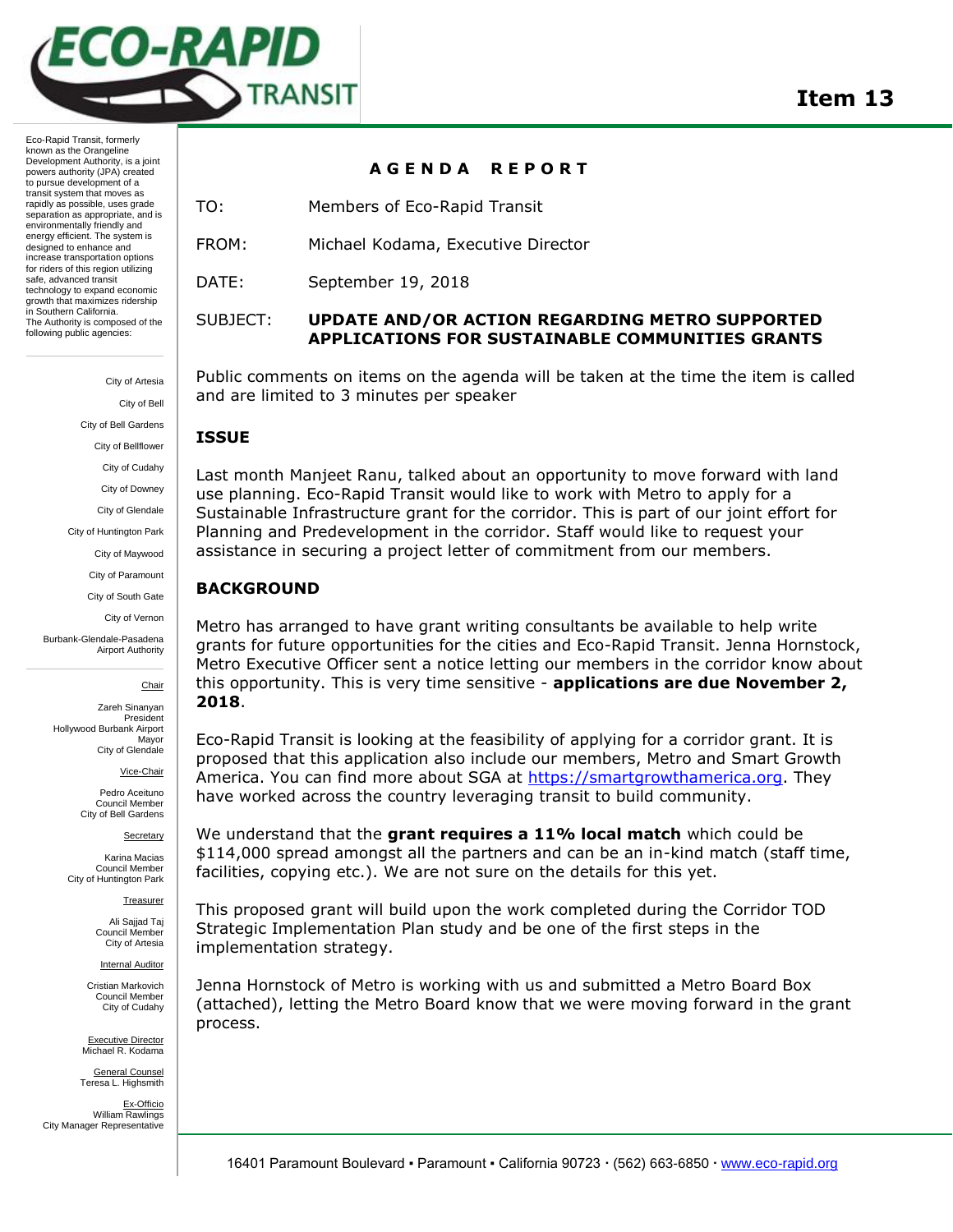

Eco-Rapid Transit, formerly known as the Orangeline Development Authority, is a joint powers authority (JPA) created to pursue development of a transit system that moves as rapidly as possible, uses grade separation as appropriate, and is environmentally friendly and energy efficient. The system is designed to enhance and increase transportation options for riders of this region utilizing safe, advanced transit technology to expand economic growth that maximizes ridership in Southern California. The Authority is composed of the following public agencies:

City of Artesia

City of Bell

City of Bell Gardens

City of Bellflower

City of Cudahy

City of Downey

City of Glendale

City of Huntington Park

City of Maywood

City of Paramount

City of South Gate

City of Vernon

Burbank-Glendale-Pasadena Airport Authority

#### **Chair**

Zareh Sinanyan President Hollywood Burbank Airport Mayor City of Glendale

Vice-Chair

Pedro Aceituno Council Member City of Bell Gardens

#### **Secretary**

Karina Macias Council Member City of Huntington Park

Treasurer

Ali Sajjad Taj Council Member City of Artesia

**Internal Auditor** 

Cristian Markovich Council Member City of Cudahy

Executive Director Michael R. Kodama

General Counsel Teresa L. Highsmith Ex-Officio

William Rawlings City Manager Representative

## **RECOMMENDATION**

It is recommended that the Board:

- 1. Discuss information presented and offer action items; and/or
- 2. Receive and file the item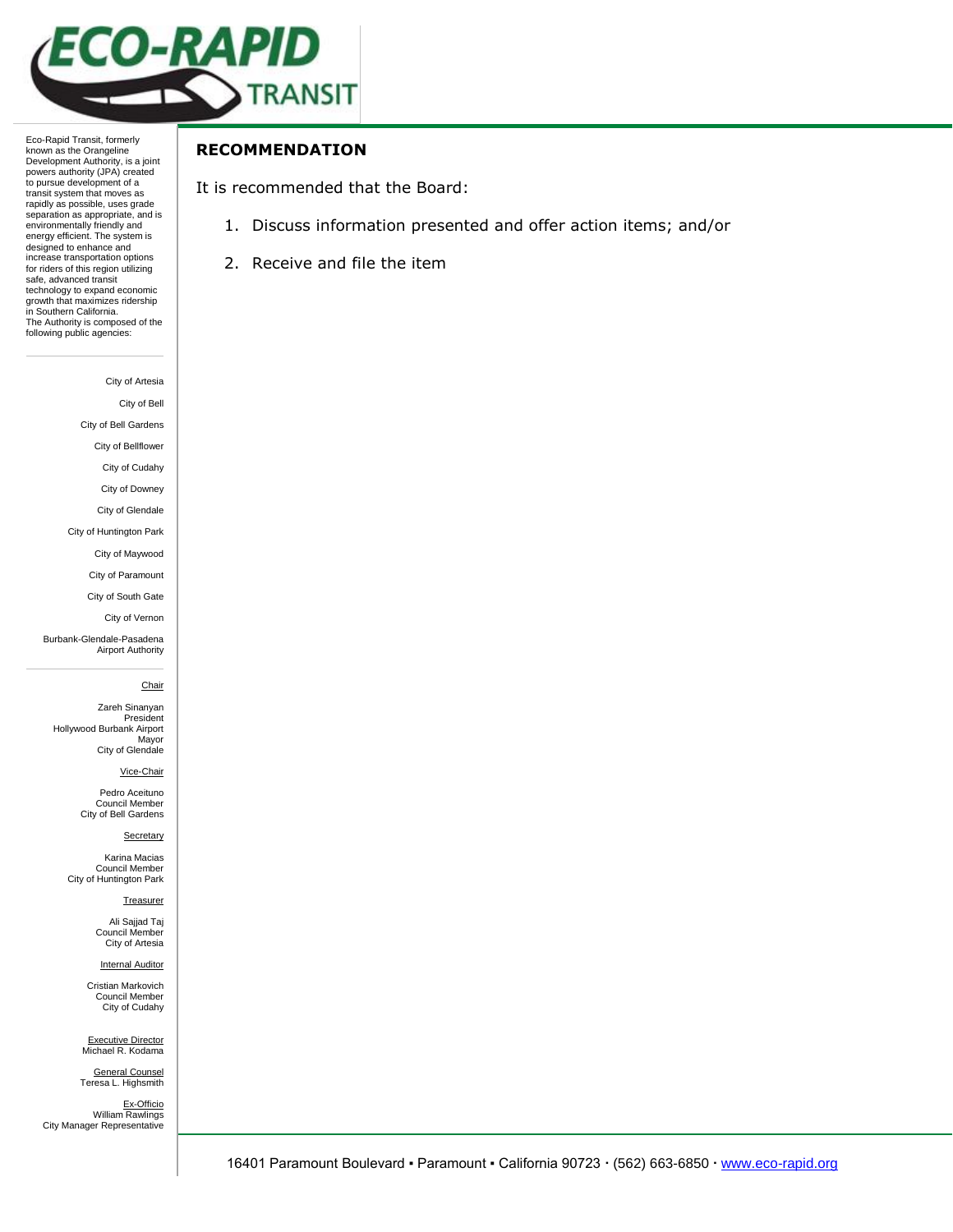| <b>Los Angeles County</b> |                                              |  |  |
|---------------------------|----------------------------------------------|--|--|
|                           | <b>Metropolitan Transportation Authority</b> |  |  |

One Gateway Plaza Los Angeles, CA 90012-2952 213.922.2000 Tel metro.net

September 5, 2018

|  | TO: | <b>BOARD OF DIRECTORS</b> |
|--|-----|---------------------------|
|--|-----|---------------------------|

PHILLIP A. WASHINGTON  $R_{\mathcal{A}}$ W<br>CHIEF EXECUTIVE OFFICER **THROUGH:** 

| FROM: |  |
|-------|--|
|-------|--|

**THERESE W. MCMILLAN CHIEF PLANNING OFFICER** 

SUBJECT: **GRANT ASSISTANCE FOR WEST SANTA ANA BRANCH** CITIES IN SUPPORT OF TOD STRATEGIC **IMPLEMENTATION PLAN** 

## **ISSUE**

In October 2016, Metro, in partnership with the City of South Gate and the Eco-Rapid Transit Joint Powers Authority (JPA) was awarded a \$2 million TOD Planning Grant from the FTA to develop a TOD Strategic Implementation Plan (SIP) for the WSAB Corridor. Work is underway on the SIP, with completion estimated in early 2019. However, staff has identified an immediate opportunity to support WSAB cities to seek grant funding to implement the recommendations generated in the SIP. This Board Box is to notify the Board of Directors that the Countywide Planning & Development department is offering grant assistance to WSAB cities to support implementation of the anticipated recommendations in the TOD SIP. This immediate grant assistance opportunity can pilot a longer term concept of providing grant assistance for TOC activities. If successful, it may be considered as an approach for other cities in other corridors that are similarly positioned as the WSAB, at this point in time.

# **BACKGROUND**

The WSAB Transit Corridor extends 20 miles from the City of Artesia to Union Station. It consists of low levels of existing development, disadvantaged populations, and some of California's most impacted environmental justice census tracts. The 13 cities along the WSAB corridor would be well-served by a unified TOD strategy to leverage the investment of future rail infrastructure. provide economic development opportunities, and ensure considerations for equitable and sustainable growth are included in this process. The TOD SIP is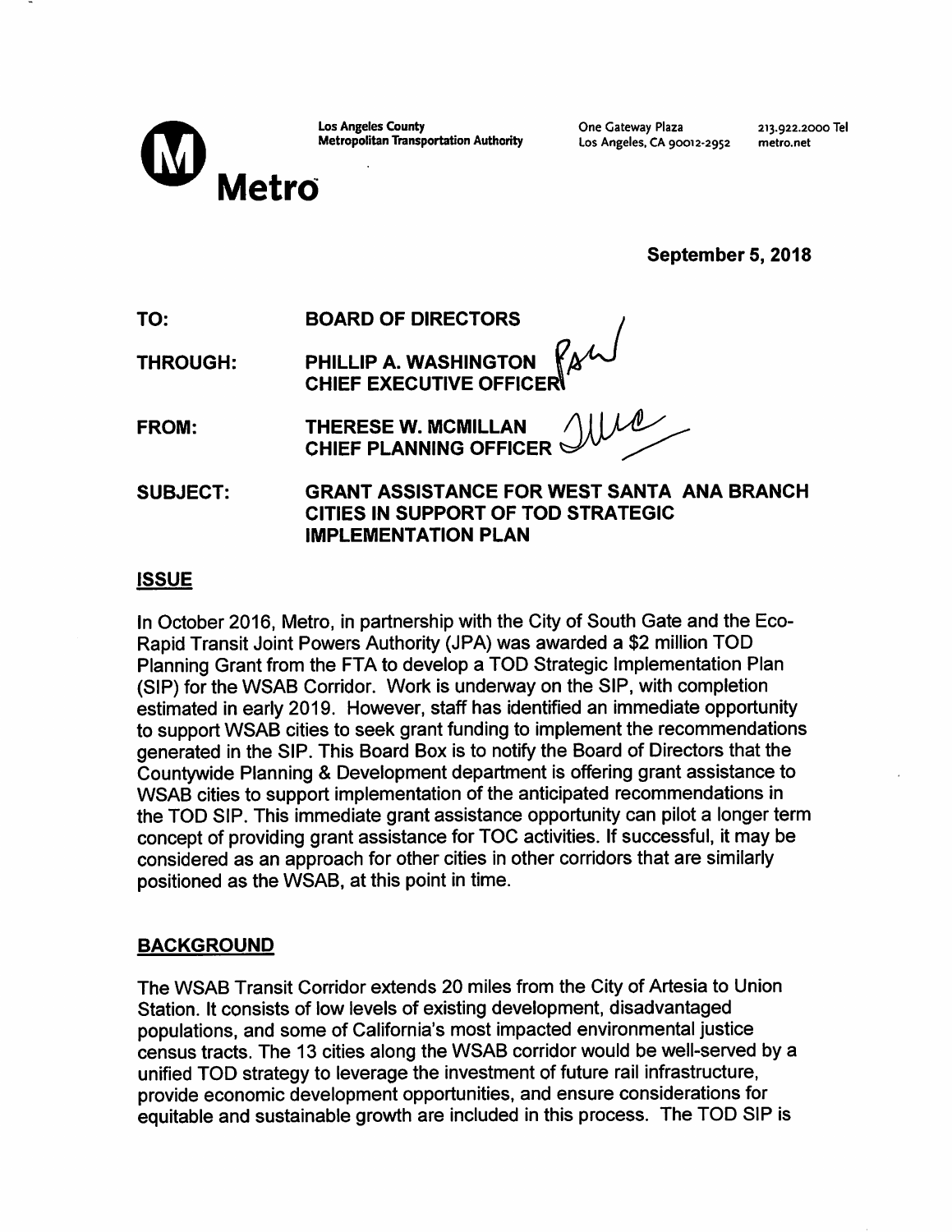well-positioned to provide an implementation strategy that considers both corridor-wide and station-area specific opportunities.

The TOD SIP is part of a number of investments and technical support that Metro is providing to WSAB cities in the spirit of a February 2016 Metro Board motion, which directed staff to allocate funding to pursue Sustainable Transit-Oriented Communities (TOC) predevelopment and planning activities for the WSAB Transit Corridor. WSAB cities have received over \$1.5 million from Metro's TOD Planning Grant, on top of the \$2 million FTA TOD SIP grant. Metro has also funded Eco-Rapid over \$250,000 to support planning studies along the WSAB corridor.

The TOD SIP will be completed in early 2019; however, in late August the State released quidelines for the next round of SB1's Sustainable Transportation Planning Grant Program, which is administered by Caltrans. Grant applications are due in November 2018. These grant funds are complementary to the TOD SIP work and are a good opportunity to get an early start on implementation work that we anticipate will be part of the final plan. To take advantage of this opportunity, staff has identified existing consultant grant writing capacity to offer grant writing assistance to up to six cities that are ready to develop grant applications. We are also exploring a strategic partnership with Smart Growth America to provide technical assistance to Eco-Rapid and the cites, as well as bring national best practices into the work effort. Metro staff offered this grant writing assistance to the WSAB cities earlier today.

While there are 13 cities on the WSAB alignment, it is not likely that all cities will be able to dedicate the staff time required to complete a grant with a short turnaround. In addition, the SB1 Planning Grant requires that cities are up to date and compliant with their General Plan Housing Elements, which renders several cities ineligible at this time. To the extent that staff receives more than six requests for grant writers, we will develop an alternative strategy.

Apart from this immediate grant opportunity, there are several additional grant programs that could support implementation of the recommendations in the TOD SIP, along with future rounds of the SB1 Planning Grant. Staff has informed the WSAB cities that we will be procuring a grant writer that can provide dedicated grant writing assistance to WSAB cities to pursue funding for TOD SIP implementation activities over the next three years. Staff will develop a simple application and vetting process for future grant writing assistance and launch a pilot TOC Grant Assistance program.

# **NEXT STEPS**

Staff will provide grant writing assistance to up to six cities that are eligible and ready to apply for the SB1 Planning grant due November 2, 2018. Staff will also begin the procurement process to select a grant writer to provide additional grant